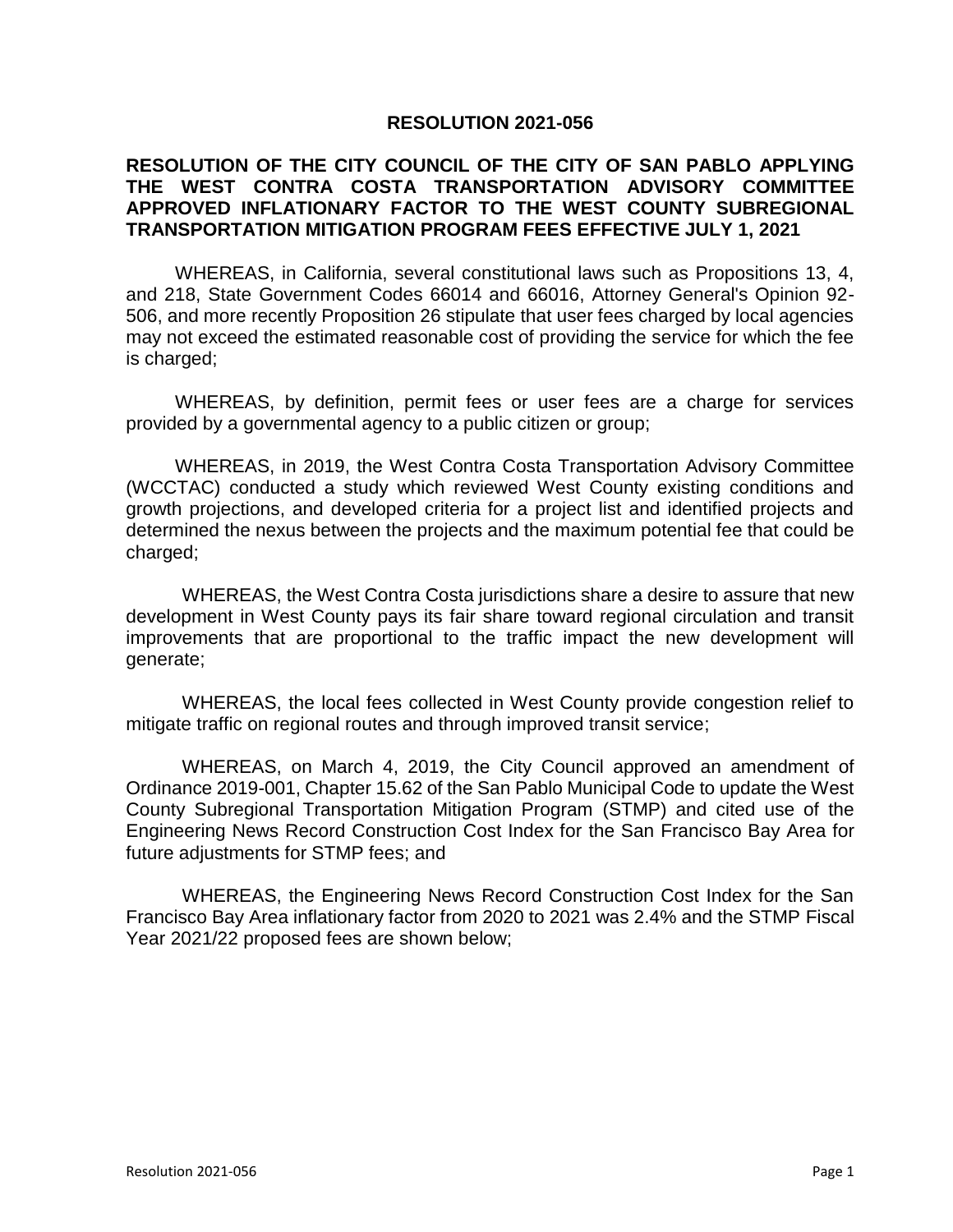| FY 20-21 STMP Fee Rates   |                             |       |                                   |      |
|---------------------------|-----------------------------|-------|-----------------------------------|------|
| <b>Type of Fee</b>        | <b>STMP Fee</b><br>per Unit |       | <b>STMP Fee per</b><br>Square ft. |      |
| <b>Single Family</b>      | S                           | 5,744 |                                   |      |
| <b>Multi Family</b>       | \$                          | 2,829 |                                   |      |
| <b>Senior Housing</b>     | \$                          | 1,551 |                                   |      |
| Hotel (per room)          | \$                          | 3,676 |                                   |      |
| <b>Storage Facility</b>   |                             |       | \$                                | 0.80 |
| Retail / Service          |                             |       | \$                                | 6.96 |
| <b>Industrial</b>         |                             |       | \$                                | 5.87 |
| Office                    |                             |       | \$                                | 9.21 |
| Other (per AM pk hr trip) | \$                          | 7.762 |                                   |      |

| FY 21-22 STMP Fee Rate    |                 |       |                     |      |
|---------------------------|-----------------|-------|---------------------|------|
| <b>Type of Fee</b>        | <b>STMP Fee</b> |       | <b>STMP Fee per</b> |      |
|                           | per Unit        |       | Square ft.          |      |
| <b>Single Family</b>      | S               | 5.881 |                     |      |
| <b>Multi Family</b>       | \$              | 2.897 |                     |      |
| <b>Senior Housing</b>     | \$              | 1,588 |                     |      |
| Hotel (per room)          | \$              | 3,764 |                     |      |
| <b>Storage Facility</b>   |                 |       | \$                  | 0.82 |
| Retail / Service          |                 |       | \$                  | 7.13 |
| Industrial                |                 |       | \$                  | 6.01 |
| Office                    |                 |       | \$                  | 9.43 |
| Other (per AM pk hr trip) | \$              | 7.948 |                     |      |

NOW, THEREFORE, BE IT RESOLVED that the City Council of the City of San Pablo hereby applies the adopted annual escalation factor based on the Engineering News Record Construction Cost Index; and

BE IT FURTHER RESOLVED that the Engineering News Record Construction Cost Index shall be applied effective July 1<sup>st</sup>, 2021, to appropriately reflect change in cost of fee-related activities or services without conducting an annual formal fee study and is an industry standard; and

BE IT FURTHER RESOLVED that the fees affected by the escalation factor are fees as defined under State law and not taxes, as (1) A charge imposed for a specific benefit conferred or privilege granted directly to the payor that is not provided to those not charged, and which does not exceed the reasonable costs to the local government of conferring the benefit or granting the privilege; (2) A charge imposed for a specific government service or product provided directly to the payor that is not provided to those not charged, and which does not exceed the reasonable costs to the local government of providing the service or product; (3) A charge imposed for the reasonable regulatory costs to a local government for issuing licenses and permits, performing investigations, inspections, and audits, enforcing agricultural marketing orders, and the administrative enforcement and adjudication thereof; (4) A charge imposed for entrance to or use of local government property, or the purchase, rental, or lease of local government property; (5) A fine, penalty, or other monetary charge imposed by the judicial branch of government or a local government, as a result of a violation of law; (6) A charge imposed as a condition of property development; or (7) Assessments and property-related fees imposed in accordance with the provisions of Article XIII D.